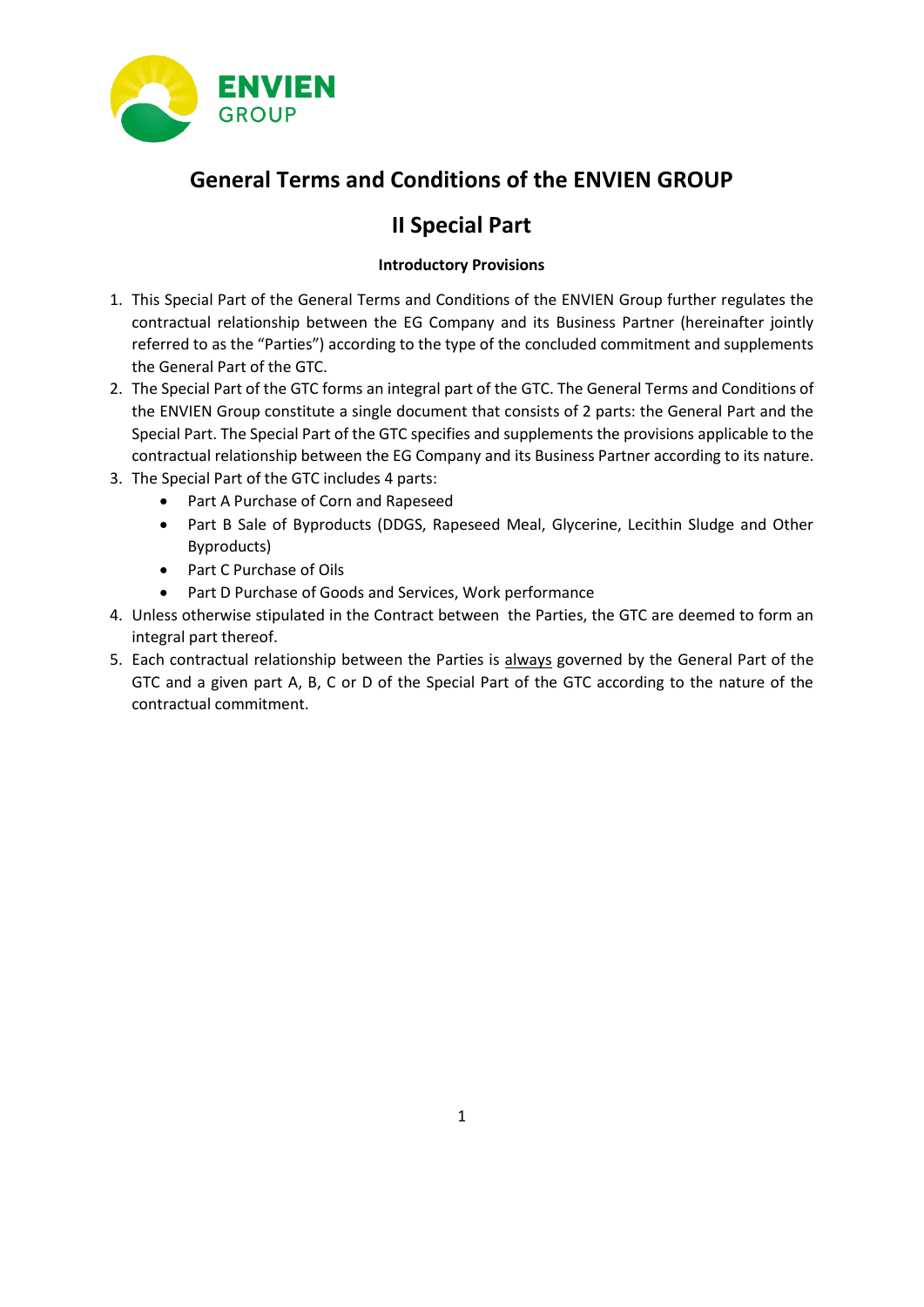

# **Special Part B**

# **Sale of Byproducts (DDGS, Rapeseed Meal, Glycerine, Lecithin Sludge and Other Byproducts)**

### **Article I Introductory Provisions**

- 1. This Special Part B of the GTC regulates the contractual relations between the EG Company as the seller (hereinafter referred to as the "**Seller**") and its Business Partners as buyers (the hereinafter referred to as the "**Buyer**") in the sale of DDGS, rapeseed meal, glycerine and lecithin sludge and other byproducts under paragraph 2 of this Article of the GTC under purchase contracts concluded between the Seller and the Buyer (hereinafter referred to as the "**Contract**").
- 2. The subject-matter of these purchase Contracts is the sale of:
	- a) DDGS dried corn pulp obtained as a secondary product of corn processing, produced by drying and pelleting. They are intended as dried animal feed or for technical purposes.
	- b) Rapeseed meal a secondary product from the production of crude oil, which is obtained by subsequent extraction of rapeseed after pressing. It is used as a feed material for the preparation of compound feed for all livestock or for technical purposes.
	- c) Glycerine a liquid that is formed as a secondary product in the production of biodiesel (fatty acid methyl ester), obtained by transesterification of fatty acid triglycerides. It is used as a feed material, in a biogas plant for biogas production, in the chemical, food, pharmaceutical and construction industries.
	- d) Lecithin sludge a secondary product that is formed in the process of degumming crude oils, used for the purposes in biogas plants.
	- e) Corn syrup a byproduct of the manufacture of spirit, obtained by concentrating the liquid portion of the pulp after separation of the malt, intended for technical purposes.
	- f) G-phase or the "glycerine phase", is a liquid that is formed as a byproduct in the production of biodiesel. It contains mainly glycerine, methanol and fatty acids. All these substances can be further processed and used as feedstock in other sectors.
	- g) other byproducts specified in the Contract

(hereinafter referred to as the "**Byproduct**").

#### **Article II Definitions**

**"Parties"** mean the joint reference to the Buyer and the Seller who have jointly entered into a legal relationship under the Contract; the "Party" in singular, means any party to the Contract thus concluded.

**"Total Purchase Price"**means the purchase price for the Byproduct Delivery determined as a multiple of the unit purchase price and the weight of the Byproduct Delivery.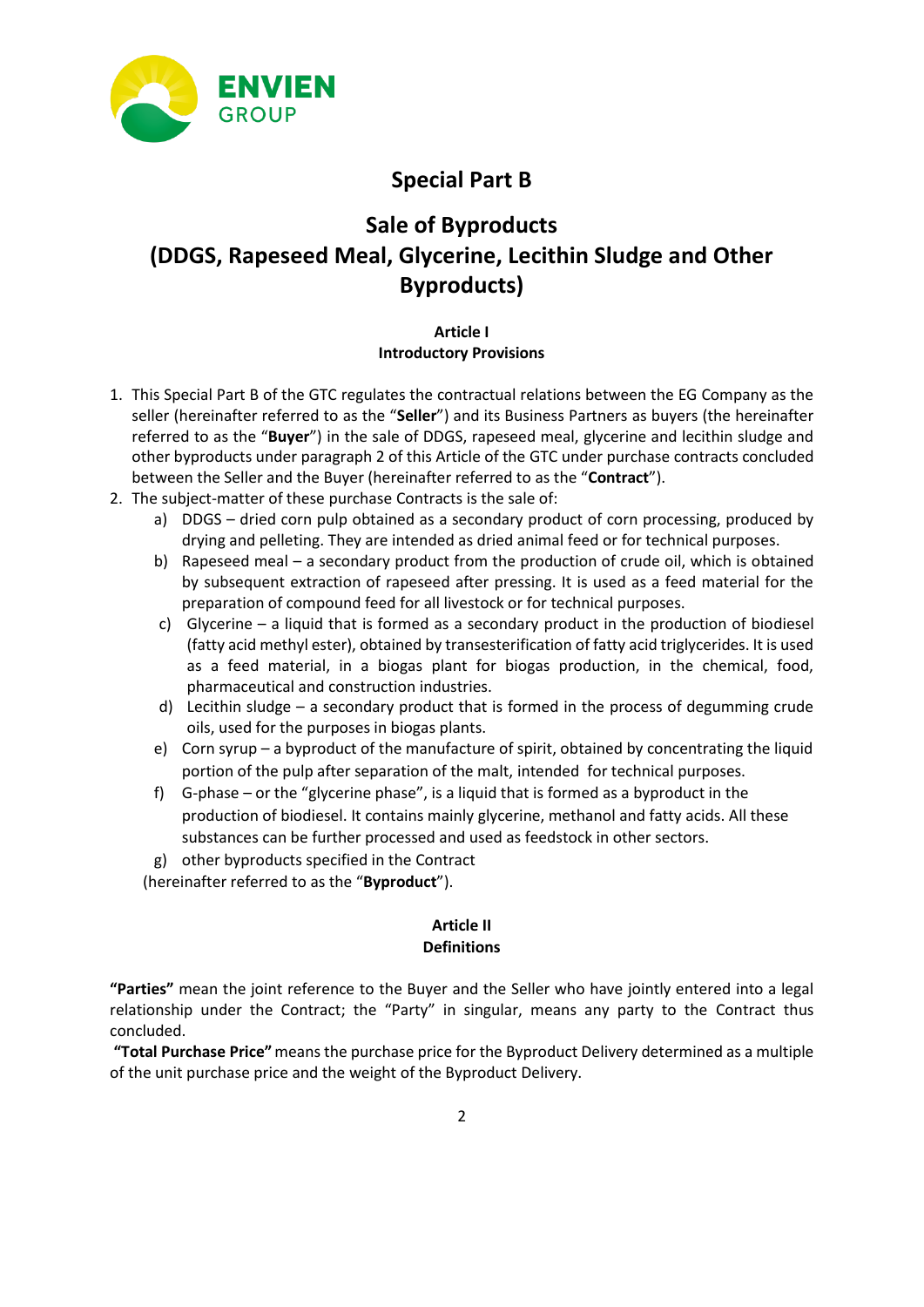

**"Total Byproduct Quantity"** means the quantity of the Byproduct, the delivery of which is the subject-matter of the commitment between the Seller and the Buyer for the agreed term of the Contract, with a monthly tolerance specified in the Contract at the choice of the Seller.

**"Byproduct Delivery"** means an individual Byproduct Delivery under the Contract.

**"Checkpoint"** means a place at the Place of Delivery where the weight of the Byproduct Delivery will be determined, such place being equipped with a road/rail scale complying with the technical standard STN EN 45501 or another technical standard applicable at the Place of Delivery.

**"Place of Delivery"** means the place where the Byproduct Delivery is to be delivered, as specified in the Contract; most often either the Buyer's contracted warehouse (under the DAP term) or the Seller's contracted warehouse (under the FCA term), or another place specified in the Contract.

## **Article III Quality Specification**

1. The Seller will supply the Byproduct meeting the quality according to the Contract or according to the quality specification of the given Byproduct provided in the respective annex to the Contract (hereinafter referred to as the "Quality Specification").

#### **Article IV Basic Terms and Conditions of Byproduct Delivery**

#### **Byproduct Quantity**

- 1. The Seller shall deliver to the Buyer the quantity of the Byproduct according to the Contract (with a possible tolerance specified in the Contract).
- 2. The Parties agree that if the Seller delivers to the Buyer the quantity of Byproduct in excess of the quantity under the Contract and the Buyer accepts such delivery, the delivery of such Byproduct (exceeding the quantity under para. 1 of this Article of the GTC) will be subject to the provisions of the Contract and these GTC.
- 3. Partial acceptance of Byproduct Deliveries is not permitted.

#### **Delivery Date**

- 4. Individual Byproduct Deliveries will be made in accordance with the terms agreed in the Contract on the basis of mutually agreed dispatch plans by means of electronic communication at DAP parity or on the basis of a confirmed time slot at FCA parity (see Article VI. para. 7 of these GTC).
- 5. The Seller is entitled to unilaterally change the agreed dispatch schedule or the confirmed time slot, if the Buyer is notified of such change at least 24 hours before the originally agreed date of the Byproduct Delivery.
- 6. Should the Buyer be in delay with the collection of the Byproduct Delivery against the dispatch schedule or confirmed time slot, the Seller is entitled to a contractual penalty of 10 EUR per one ton of uncollected Byproduct per day of delay against the agreed dispatch schedule or confirmed time slot. The payment of the contractual penalty does not release the Buyer from the obligation to collect the Byproduct Delivery or a part thereof, which the Buyer has not collected in accordance with the dispatch schedule or the confirmed time slot; this is without prejudice to the Seller's right to full compensation for damage.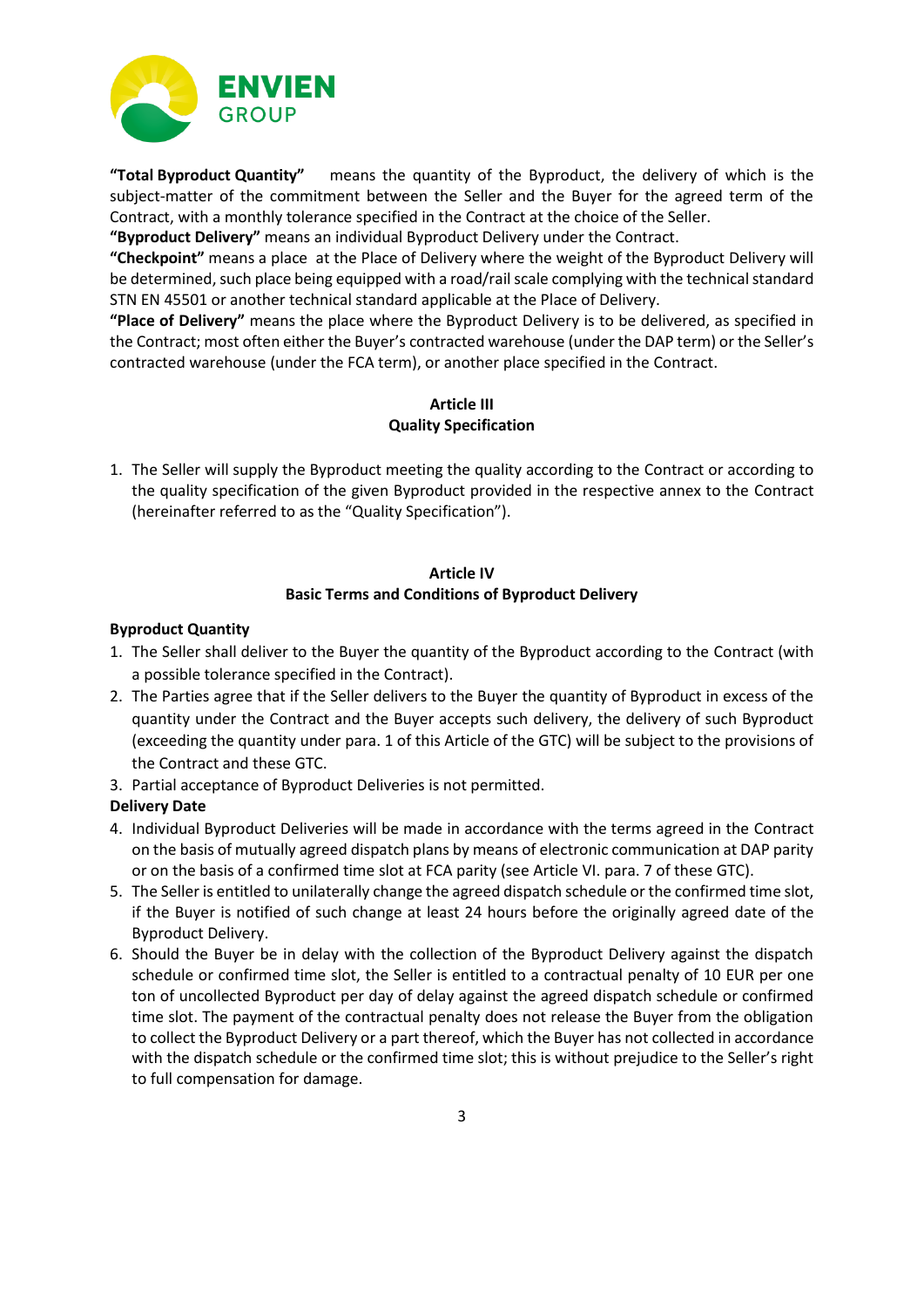

7. If the Buyer does not collect the Byproduct Delivery by the deadline under the Contract, the Seller is also entitled to store the Byproduct Delivery at the Buyer's expense, eventually even at a third party, or sell the Byproduct Delivery or any part thereof to a third party, in which case the Buyer shall pay the Seller the positive difference between the price under the Contract and that at which the Seller will sell the uncollected Byproduct Delivery to a third party as well as the Byproduct Delivery storage costs incurred until the date when the Byproduct Delivery or a part thereof was sold to a third party. The Buyer loses the right to have the Byproduct Deliveries or parts thereof, that the Buyer did not collect properly and timely under the Contract, delivered and the Total Byproduct Quantity is reduced by the quantity of the Byproduct corresponding to such uncollected Byproduct Deliveries; this is without prejudice to the Seller's right to full compensation for damage. Should the Buyer be in delay with collecting the Byproduct Delivery on at least two occasions (which do not need to occur simultaneously) during the term of the Contract, the Seller is entitled to withdraw from the Contract.

#### **Place of Delivery**

- 8. Byproduct transport will be provided in accordance with the Incoterms®2020 clause contained in the Contract. Preferably, the Byproduct will be transported either under the Incoterms®2020 FCA or DAP clause, but the agreement of the Parties on another clause is not excluded.
- 9. If the Place of Delivery is not agreed in the Contract, the Place of Delivery is considered to be the contractual warehouse of the Seller on Trnavská cesta, Leopoldov 920 41, the Slovak republic.

#### **Byproduct Delivery**

10. Byproduct Delivery may be transported in a manner and by a type of transport means other than that agreed in the Contract only with the prior written consent of the other Party.

#### **Article V**

#### **Additional Sales Arrangements under DAP Incoterms®2020 Delivery Term**

- 1. The provisions of this article of the GTC apply if the Place of Delivery is agreed in the Contract by the Parties as a reference to the Incoterms®2020 DAP + specific Place of Delivery.
- 2. The Parties agree that the Byproduct may be delivered to the Buyer under DAP, as defined in Incoterms®2020, with further other special arrangements below:

(a) The Byproduct Delivery is deemed to have been duly delivered to the Buyer at the moment when the Buyer is allowed to dispose of it at the Place of Delivery;

(b) The ownership of the Byproduct Delivery passes to the Buyer only upon full payment of the Total Purchase Price for the respective Byproduct Delivery;

(c) The risk of loss of or damage to the Byproduct Delivery passes to the Buyer by its proper delivery.

- 3. The transport of the Byproduct Deliveries to the Place of Delivery is provided by the Seller at the Seller's expense by agreed means suitable for the transport of the Byproduct. The Seller is entitled to deliver the Byproduct through a third party (a carrier).
- 4. The Parties agree that for the purposes of calculating the Total Purchase Price, the weight of the Byproduct Delivery determined at the Checkpoint by the Seller or a third party that is the Seller's supplier shall be decisive , and subsequently stated in the delivery note. The weight determined in this way will be deemed decisive for and binding on both Parties. The Buyer shall pay the purchase price only for the quantity actually delivered.
- 5. The Seller undertakes to issue a separate weighing slip for each Byproduct Delivery. The weighing slip is the basis for issuance of the delivery note. In the event of road transport with delivery outside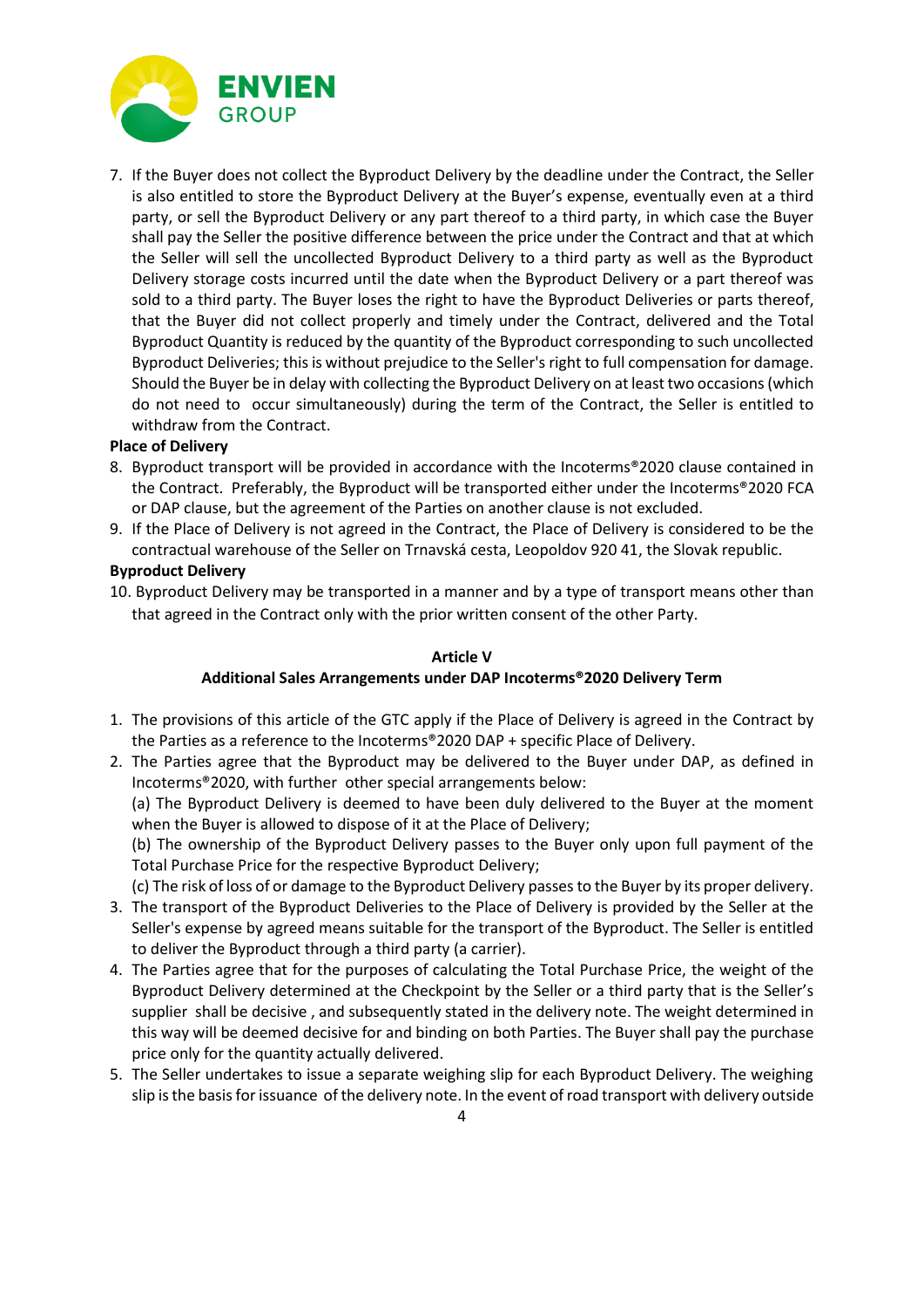

the Slovak Republic, the Seller will also issue an International Consignment Note (CMR note), which will be signed by the Seller, the Buyer and the carrier. In the case of rail transport with delivery outside the Slovak Republic, the Seller will also issue an International Rail Consignment Note (CIM note), which will be signed by the Seller, the Buyer and the carrier.

- 6. The Buyer undertakes to confirm the respective delivery note, CIM note or CMR note at the place of unloading of the Byproduct and hand it over to the carrier or the Seller.
- 7. The Buyer declares that its VAT ID No. provided in the Contract is valid. The Parties agree that the declaration under the previous sentence is deemed to be repeated at any time during the term of the Contract.
- 8. In the event that at any time during the term of the Contract the Buyer's declaration contained in para. 7 of this Article of the GTC becomes false, incorrect or incomplete (i.e. if the VAT ID No. provided in para. 7 of this Article becomes invalid), the Buyer undertakes to notify the Seller thereof without undue delay after learning of this fact.
- 9. The Buyer acknowledges that from the moment its VAT ID No. provided in the Contract becomes invalid, the Seller is required to add value added tax to the purchase price of the Byproduct in accordance with the legislation applicable in the Slovak Republic and the Buyer undertakes to pay this tax. The Buyer also undertakes to compensate the Seller for any damage caused as a result of breach of the Buyer's obligation under para. 7 and 8 of this Article of the GTC, including the reimbursement for costs incurred by the Seller in relation to the Buyer's invalid VAT ID No. (in particular the costs of paid fines imposed by the competent tax office, of the services of tax, accounting or other advisors and other costs of correcting the amount of tax paid by the Seller in accordance with legal regulations effective in the Slovak Republic).
- 10. In the event of breach of its obligation under para. 7 and 8 of this Article of the GTC, the Buyer undertakes to pay the Seller a contractual penalty in the amount equal to the amount of the value added tax under generally binding legal regulations at the time of the Byproduct Delivery, calculated from the Total Purchase Price of the Byproduct delivered at the time when the Buyer was not registered for VAT. The Parties agree that the exercise of the right to the contractual penalty under the Contract is without prejudice to the Buyer's right to full compensation for damage (also damage in excess of the contractual penalty) caused by the Buyer as a result of a breach of the Buyer's obligation that is subject to a contractual penalty.
- 11. The Seller is not obliged to deliver the Byproduct to the Buyer if the Place of Delivery is in a country other than the country that assigned the VAT ID No. specified in the Contract to the Buyer, unless the Buyer has notified the Seller in advance that the Byproduct Delivery is a tripartite trade in accordance with Article 141 of Council Directive 2006/112/EC of 28 November 2006 on the common system of value added tax.
- 12. Should the Buyer be in delay with the collection of the Byproduct Delivery, i.e. does not collect the Byproduct Delivery according to the dispatch schedule, in addition to other penalties stipulated in these GTC, the Buyer shall also reimburse the Seller for all transport costs of the Byproduct and other costs (e.g. demurrage) incurred by the Seller in relation to the Byproduct Delivery, which the Buyer did not collect in accordance with the dispatch schedule.

### **Article VI Additional Sales Arrangements under FCA Incoterms®2020 Delivery Term**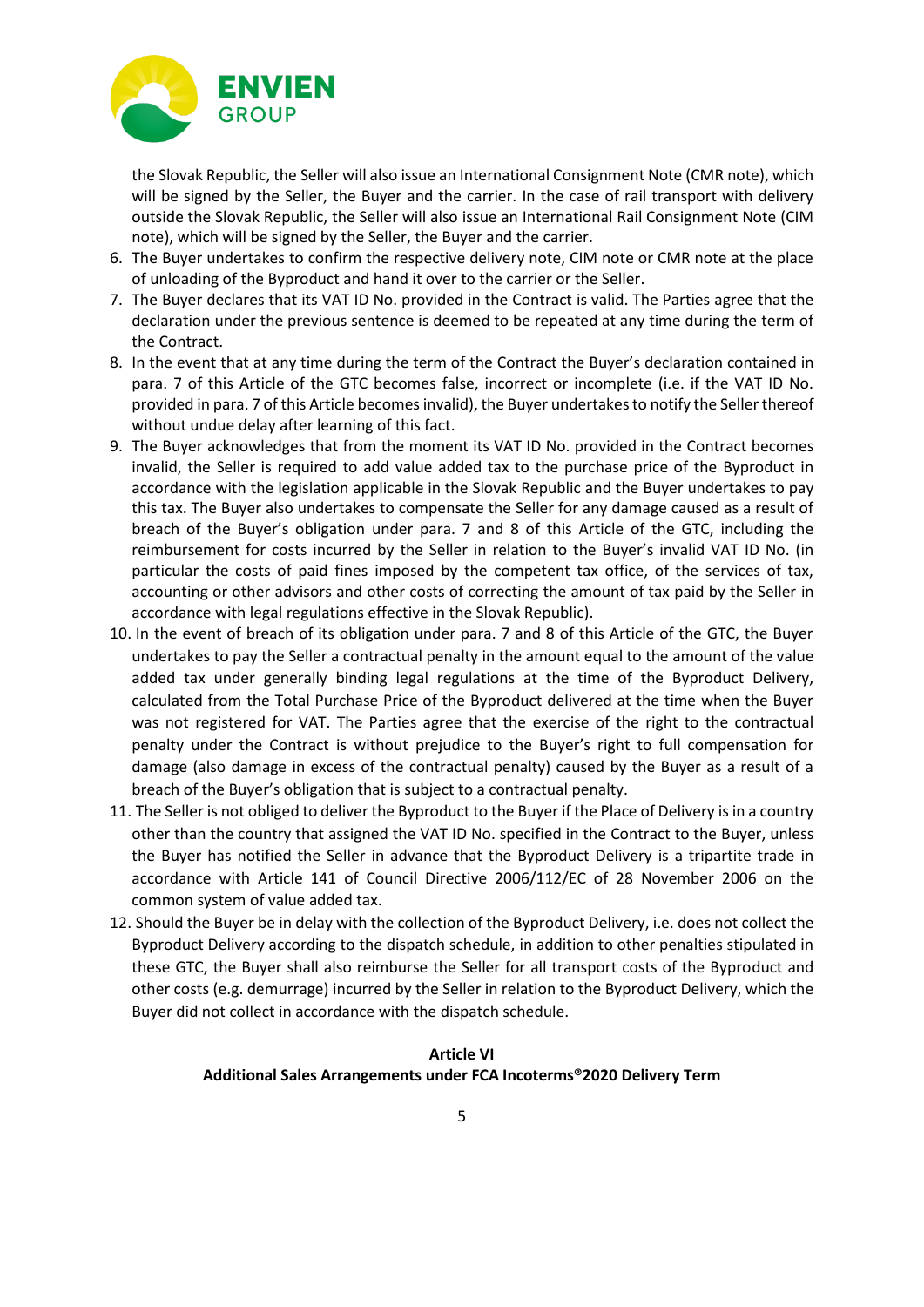

- 1. The provisions of this article of the GTC apply if the Place of Delivery is agreed in the Contract by the Parties as a reference to the Incoterms®2020 FCA + specific Place of Delivery .
- 2. The Parties agree that the Byproduct may be delivered to the Buyer under FCA as defined in Incoterms®2020, with further special arrangements below:

(a) The Byproduct Delivery is deemed to have been duly delivered to the Buyer at the moment when the Buyer is allowed to dispose of it at the Place of Delivery;

(b) The ownership of the Byproduct Delivery passes to the Buyer only upon full payment of the Total Purchase Price for the respective Byproduct Delivery;

(c) The risk of loss of or damage to the Byproduct Delivery passes to the Buyer by its proper delivery.

- 3. The Buyer is obliged to ensure the transport of the Byproduct and declares that the transport of the Byproduct is carried out at the Buyer's expense or by the Buyer's own means of transport. The Buyer is entitled to deliver the Byproduct through a third party (a carrier).
- 4. In case the Place of Delivery is agreed in the Contract as Trnavská cesta, 920 41 Leopoldov, Slovak republic, the Buyer acknowledges that the logistics and transport management, including the weighing system, takes place at the Seller in the electronic time slot management system (hereinafter referred to as the "TSM"). Para 5. til 9. of this article of the GTC govern the rights and obligations of the Parties in relation to TSM.
- 5. After concluding the Contract, the Buyer shall immediately register in the Seller's electronic TSM system by entering its e-mail address specified in the Contract. Each Byproduct Delivery is scheduled in the electronic TSM system by selecting free time slots for the Byproduct Delivery.
- 6. The Buyer acknowledges that without registration in the TSM system, the Seller is entitled not to perform the Byproduct Delivery (due to inability of its dispatch from the warehouse) and the Buyer is in delay with the collection of the Byproduct Delivery.
- 7. Each Byproduct Delivery is assigned its own unique identification number in the TSM system, the so-called TSM ID code (hereinafter referred to as the "TSM ID"). The Buyer, or its carrier, is obliged to identify himself with TSM ID when collecting the Byproduct Delivery from the Seller's premises in Leopoldov.
- 8. Each Byproduct Delivery will be made based on a confirmed time slot. After selecting the time slot, the Buyer will receive a notification e-mail, which will contain the TSM ID, agreed date and time of dispatch, place of loading, type of commodity, quantity of commodity and type of the means of transport, or carrier identification. The time slot confirmed in this way is binding on the Parties and the Buyer undertakes to collect the Byproduct Delivery in accordance with the confirmed time slot, i.e. to collect the Byproduct Delivery at the agreed time and in the agreed quantity according to the confirmed time slot.
- 9. In addition to selecting the time slot, the Buyer shall indicate in the TSM the country of destination, i.e. the place of unloading of the Byproduct (at least indicating the country of unloading).
- 10.At the agreed time, the Buyer shall make available at the Place of Delivery the means of transport by which the Byproduct Delivery will be transported. The means of transport must be suitable for the transport of the Byproduct and must be thoroughly cleaned and inspected for residues from the previous load by the Buyer before loading. If the Buyer fails to fulfil any of these obligations, the Seller is not obliged to deliver the Byproduct Delivery in question to the Buyer; the Buyer loses the right to Byproduct Deliveries not delivered for this reason, as a result of which the Total Byproduct Quantity under the Contract is reduced by the quantity corresponding to the Byproduct Deliveries thus undelivered.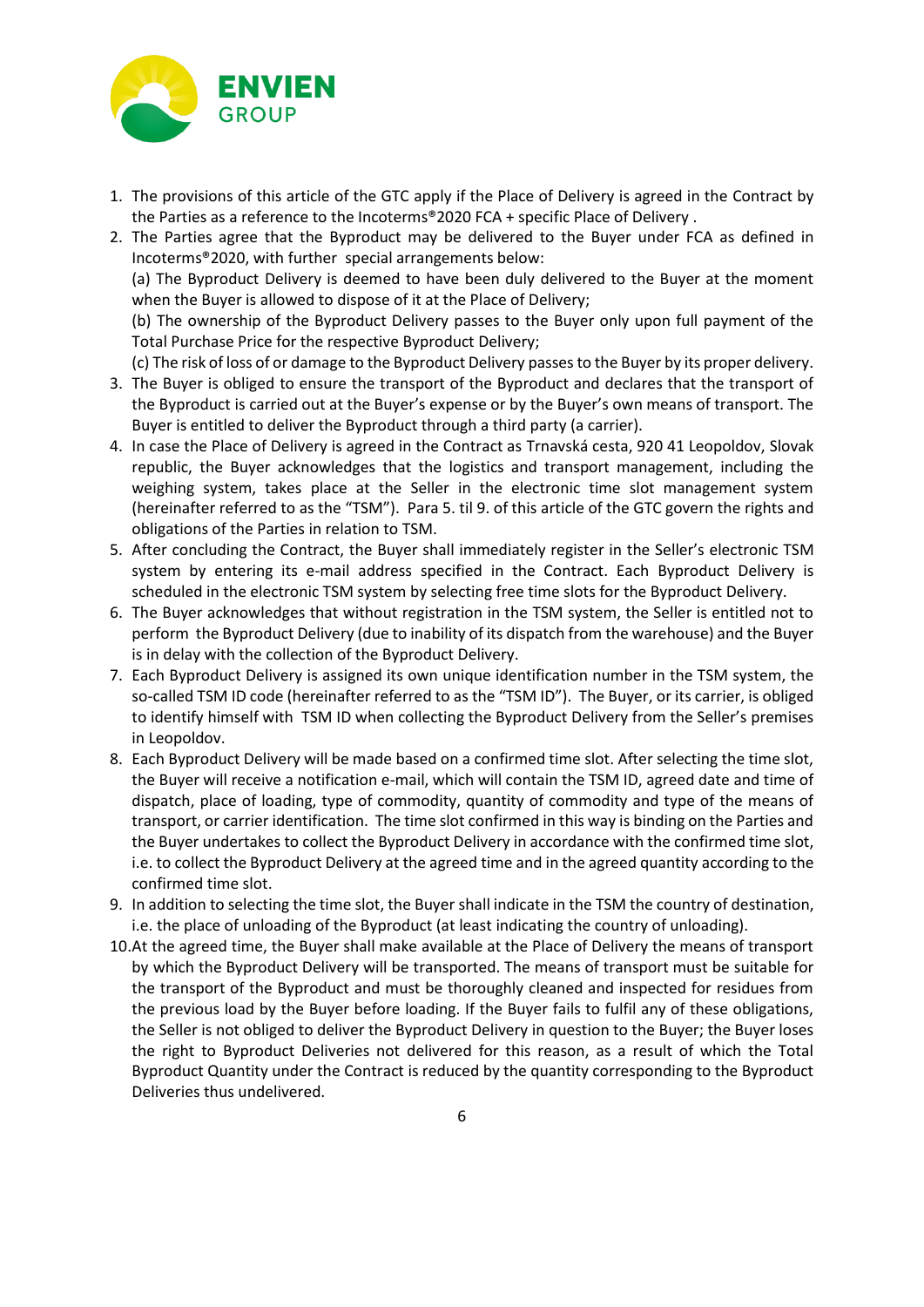

- 11.The Seller is not obliged to deliver the Byproduct to the Buyer if the Place of unloading of the Byproduct is in a country other than the country that assigned the VAT ID No. specified in the Contract to the Buyer, unless the Buyer has notified the Seller in advance that the Byproduct Delivery is a tripartite trade in accordance with Article 141 of Council Directive 2006/112/EC of 28 November 2006 on the common system of value added tax.
- 12. If the Buyer orders goods under the VAT ID No. issued in an EU Member State other than the Slovak Republic, the Buyer undertakes that after the Byproduct is delivered, it will not be immediately sold (i.e. the legal and economic ownership will not be transferred) in the Slovak Republic. The Parties declare that if the Buyer orders the Byproduct under the VAT ID No. issued in an EU Member State other than the Slovak Republic, the Byproduct will leave the Slovak Republic and at the same time the Byproduct transport will be provided by the Buyer, and the Byproduct Delivery will be treated as an intra-Community transaction in accordance with Council Directive 2006/112/EC of 28 November 2006 on the common system of value added tax, which is exempt from value added tax pursuant to Section 43 of Act No. 222/2004 Coll. on Value Added Tax, as amended.
- 13. The Parties agree that for the purposes of calculating the Total Purchase Price, the weight of the Byproduct Delivery determined at the Checkpoint by the Seller or a third party that is the Seller's supplier shall be decisive, and subsequently stated in the delivery note. The weight determined in this way will be deemed decisive for and binding on both Parties. The Buyer shall pay the purchase price only for the quantity actually delivered.
- 14. The Seller undertakes to issue a separate weighing slip for each Byproduct Delivery. The weighing slip is the basis for issuing the delivery note. In the event of road transport with delivery outside the Slovak Republic, the Seller will also issue an International Consignment Note (CMR note), which will be signed by the Seller, the Buyer and the carrier. In the case of rail transport with delivery outside the Slovak Republic, the Seller will also issue an International Rail Consignment Note (CIM note), which will be signed by the Seller, the Buyer and the carrier.
- 15. If the transport of the Byproduct is carried out by the Buyer by its own means of transport and the place of unloading of the Byproduct is outside the Slovak Republic, the CIM and the CMR notes are replaced by the "Confirmation of the receipt of goods by the buyer or a person authorised by the buyer".
- 16. The Buyer undertakes to confirm the delivery note, CIM or CMR notes at the place of unloading of the Byproduct and either hand over the signed original to the carrier or deliver it to the Seller by post or deliver a scanned document electronically via e-mail without undue delay, not later than 8 days from the Byproduct Delivery. At the same time, the Buyer undertakes to confirm the document "Confirmation of the provision of transport and acceptance of goods by the customer" (Appendix No. 1 to the Special Part B of the GTC, which is an annex to this Contract, and deliver it to the Seller by post or electronically by e-mail without undue delay, no later than the 10th day of the month following the delivery of the goods.
- 17.Should the Buyer breach its obligation to sign and deliver the respective document to the Seller within 8 days of the Byproduct Delivery, the Seller is entitled to suspend Byproduct Deliveries under the Contract without prior notice until receiving all undelivered documents, whereby the Buyer loses the right to Byproduct Deliveries which have not been delivered due to the suspension of deliveries, and the Total Byproduct Quantity will be reduced by the quantity corresponding to such undelivered Byproduct Deliveries.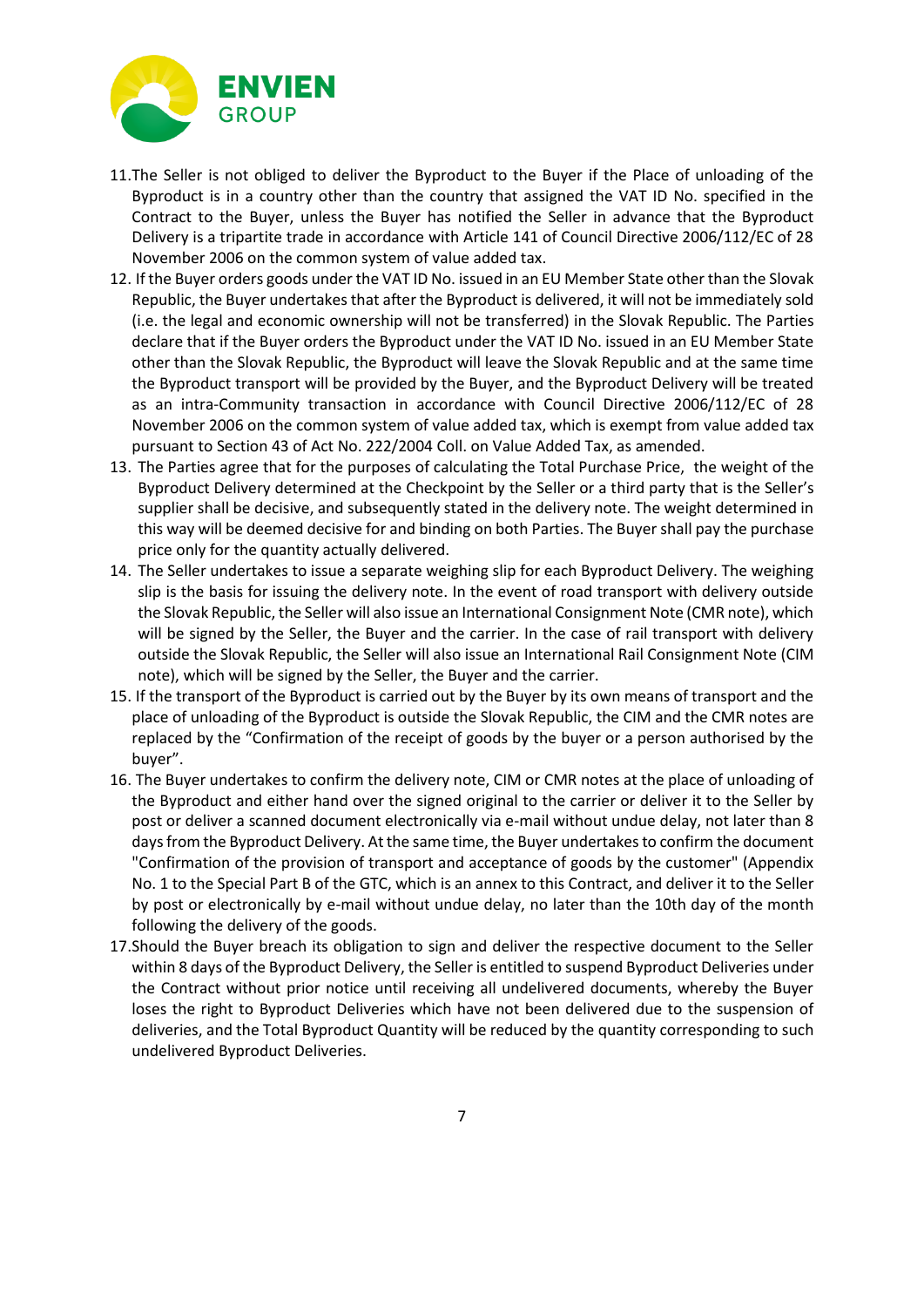

- 18.The Buyer declares that its VAT ID No. provided in the Contract is valid. The Parties agree that the declaration under the previous sentence is deemed to be repeated at any time during the term of the Contract.
- 19.In the event that at any time during the term of the Contract the Buyer's declaration contained in para. 15 of this Article of the GTC becomes false, incorrect or incomplete (i.e. if the VAT ID No. provided in the Contract becomes invalid), the Buyer undertakes to notify the Seller thereof without undue delay after learning of this fact.
- 20.The Buyer acknowledges that from the moment its VAT ID No. provided in the Contract becomes invalid, the Seller is required to add value added tax to the purchase price of the Byproduct in accordance with the legislation applicable in the Slovak Republic and the Buyer undertakes to pay this tax. The Buyer also undertakes to compensate the Seller for all damage caused as a result of breach of the Buyer's obligation under para. 17 and 18, including the reimbursement for costs incurred by the Seller in relation to the Buyer's invalid VAT ID No. (in particular the costs of paid fines imposed by the competent tax office, of the services of tax, accounting or other advisors and other costs of correcting the amount of tax paid by the Seller in accordance with legal regulations effective in the Slovak Republic).
- 21. The Parties agree that the arrangement under para. 19 of this Article of the GTC concerning damages will apply mutatis mutandis if the Buyer is in delay with the delivery of documents under para. 15 or the Buyer's declaration under para. 3 of this Article of the GTC (declaration of transport at the Buyer's expense or by its own means of transport) or under para. 11 of this Article of the GTC (declaration that there will be no immediate resale in the Slovak Republic) is not true, and as a result of such a delay, the Seller is obliged to add value added tax to the purchase price in accordance with legal regulations effective in the Slovak Republic.
- 22.Should the Buyer breach its obligation under para. 17 (declaration of valid VAT ID No.) or under para. 3 (declaration of transport at the Buyer's own expense or by its own means of transport) or under para. 11 (declaration that there will be no immediate resale in the Slovak Republic) or under para. 15 (confirmation of the relevant delivery document and its delivery to the Seller not later than 8 days after the Byproduct Delivery) of this Article of the GTC, the Buyer undertakes to pay the Seller a contractual penalty in an amount equal to the amount of value added tax under generally binding legal regulations at the time of the Byproduct Delivery, calculated from the Total Purchase Price of the Byproduct delivered at the time when the Buyer was not registered for VAT; this is without prejudice to the Seller's right to full compensation for damage. The Seller is also entitled to withdraw from the Contract.
- 23.Breach of the Buyer's obligations and commitments laid down in para. 3, 11, 15, 17, 18 is considered as a material breach and the Seller has the right to withdraw from the Contract.

#### **Article VII Purchase Price and Payment Terms and Conditions**

- 1. The Buyer undertakes to pay the Seller the Total Purchase Price within the period specified in the Contract. The Total Purchase Price will be calculated based on the data on the total weight of the Byproduct Delivery specified in the delivery note.
- 2. In the event of a delay with the payment of the Total Purchase Price or any other payment under the Contract or under any other contract between the Seller and the Buyer for more than seven (7) days, the Seller has the right to suspend Byproduct Deliveries without prior notice, and the Buyer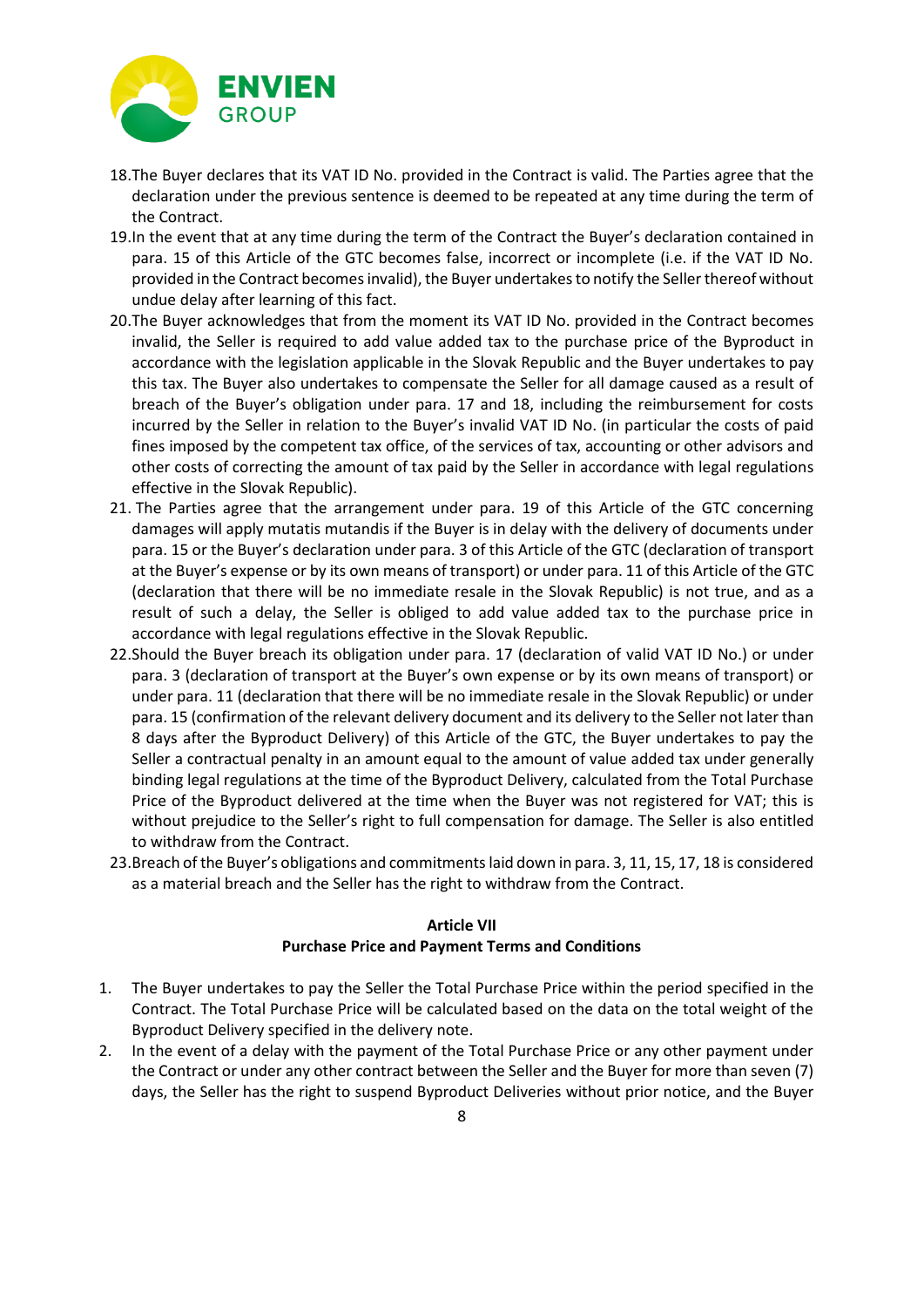

automatically loses the right for the replacement of Byproduct Deliveries which, due to the suspension of deliveries, could not be collected at that time in accordance with the dispatch schedule or the confirmed time slot and the Total Byproduct Quantity will be reduced by the quantity of the Byproduct corresponding to such undelivered Byproduct Deliveries. The Seller has the right to suspend Byproduct Deliveries until all due receivables of the Seller under the Contract or under any other contract between the Seller and the Buyer have been paid..

- 3. The Seller will issue an invoice within 15 days of making a proper Byproduct Delivery and deliver the invoice to the Buyer. The invoice will be accompanied by a delivery note or CIM or CMR notes (or the "Confirmation of the receipt of goods").
- 4. Invoice payment date is the date of crediting the amount due to the bank account of the Seller.
- 5. In the event of a delay in the payment of the Total Purchase Price or any other payment under the Contract, the Buyer undertakes to pay the Seller late payment interest of 0.1% of the amount due for each day of delay; this is without prejudice to the Seller's right to full compensation for damage.
- 6. Should the Buyer be in delay with the payment of the Total Purchase Price or any other payment under or in connection with the Contract and not make the payment within 10 days of the date of receipt of the Seller's request, the Seller is entitled to withdraw from the Contract. Should the Buyer be more than twice in delay with the payment of the Total Purchase Price or any other payment under or in connection with the Contract (such delays need not occur simultaneously), the Seller is entitled to withdraw from the Contract immediately.

#### **Article VIII Liability for Byproduct Defects**

- 1. The Seller is responsible for ensuring that the Byproduct meets the quality requirements specified in the Contract at the time of delivery to the Buyer. Any description or suggestion made by the Seller regarding the use of the Byproduct or the suitability of the Byproduct for any purpose is made in good faith, but the Seller is not responsible for the usability or suitability of the Byproduct for any purpose.
- 2. In the event that the quality of the Byproduct Delivery does not correspond to that agreed under the Contract, the Buyer is entitled to a reasonable discount on the total price of the Byproduct Delivery if the Buyer claims this right against the Seller within 48 hours of delivering the Byproduct Delivery.
- 3. In the event that individual Byproduct Deliveries repeatedly (at least three times) during six (6) consecutive months do not meet the quality requirements specified in an annex to the Contract, the Buyer is entitled to withdraw from the Contract.
- 4. If the Buyer was entitled to claim a discount on the Total Purchase Price in connection with defective performance (Byproduct Delivery), the Buyer is not entitled to compensation for damage caused as a result of such defective performance (or any other payment).
- 5. If the Buyer does not accept the analysis of quality characteristics performed by the Seller's laboratory or the laboratory of a third party that is the Seller's supplier, if the Byproduct is delivered through a third party, the final decision on the quality indicators will be the result of an analysis performed by EUROFINS BEL/NOVAMANN s.r.o., with its registered office at Komjatická 73, 940 02 Nové Zámky, Company ID No. 31 329 209 (and in case the Byproduct is a fodder: EUROFINS Food Testing Slovakia s.r.o., with its registered office at Komjatická 73, 940 02 Nové Zámky, Company ID No.: 52 601 714), or ÚKSUP – Central Control and Testing Institute in Agriculture in Bratislava from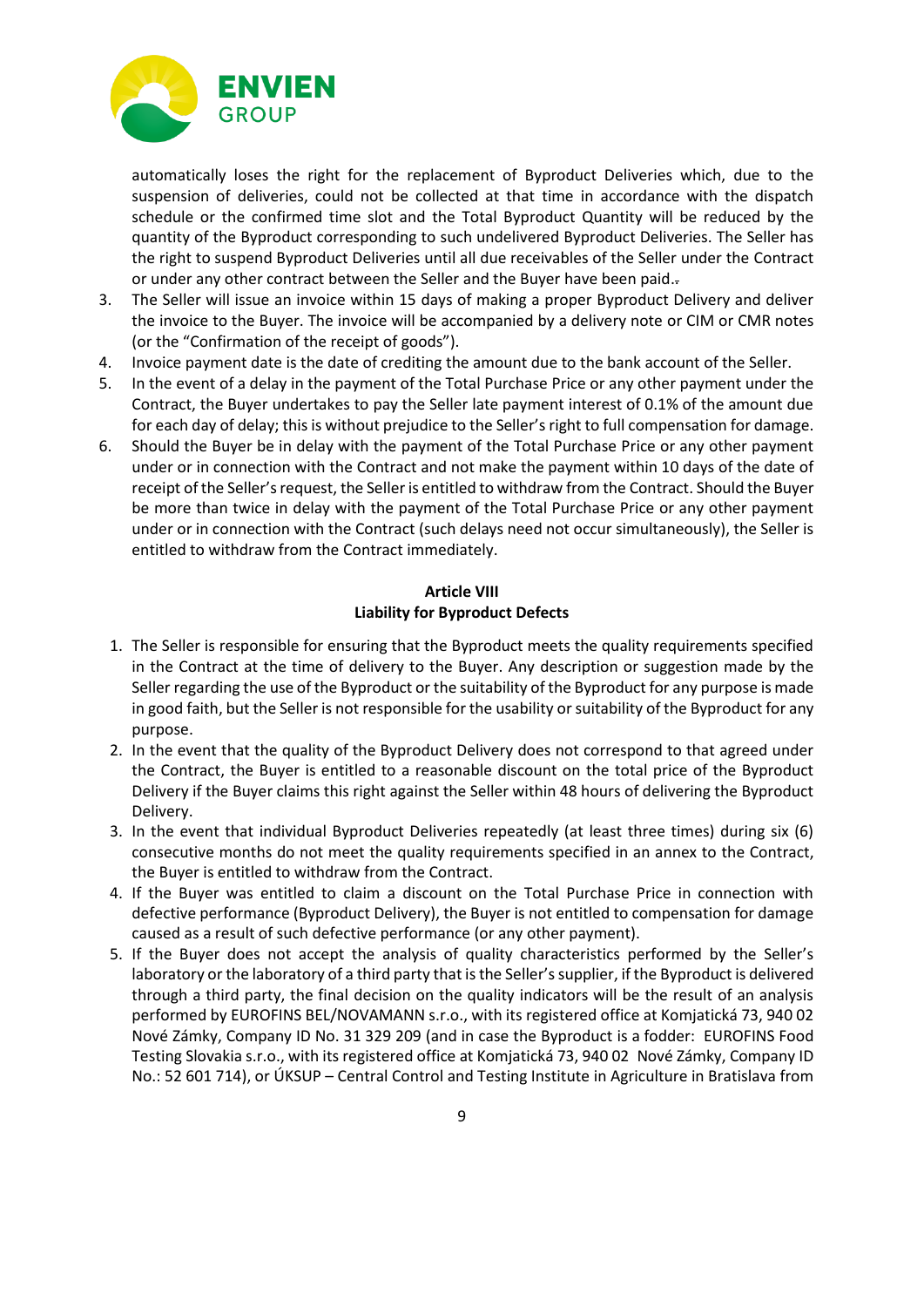

the samples taken by the Seller or a third party that is the supplier of the Seller, if the Byproduct is delivered through a third party. The costs associated with an impartial control analysis will be borne by the Party to the detriment of which the impartial control analysis will be concluded.

#### **Article IX Liability for Damage**

- 1. The Seller is not liable to the Buyer for lost profit and damage caused as a result of having to incur costs due to a breach of the Seller's obligation.
- 2. The Seller's liability for any of the Buyer's claims, including the contractual penalty and claims for damages arising under or in connection with the Contract, is limited to an amount equal to 5% of that part of the Total Purchase Price that corresponds to the Byproduct quantity delivered late by the Seller, up to a maximum of EUR 20,000 for the entire term of the Contract. In the event that it is not possible to determine the amount that limits the Seller's liability for any of the Buyer's claims under the previous sentence, this amount will be determined as 5% of the Total Purchase Price, but not more than EUR 20,000 for the entire term of the Contract.
- 3. If as a result of a breach of the Contract by the Buyer any claim is asserted against the Seller by a third party, in particular a third party that is the Seller's supplier, the Buyer undertakes to pay such claim without delay on behalf of the Seller or, if not possible for any reason, reimburse the Seller for all the associated costs.
- 4. The Seller is only responsible for ensuring that the Byproduct meets the quality requirements specified in the Contract at the time of delivery to the Buyer. Any description or suggestion made by the Seller regarding the use of the Byproduct for any purpose is made in good faith, but the Seller is not responsible for the usability or suitability of the Byproduct for any purpose.

In Leopoldov on 1.1.2022

ENVIEN GROUP Companies: **ENVIRAL, a.s. MEROCO, a.s. Poľnoservis, a.s. ENAGRO, a.s RT LOGISTIC, a.s**. **BPS Hubice, s. r. o. Centrum výskumu a vývoja, s. r. o.**